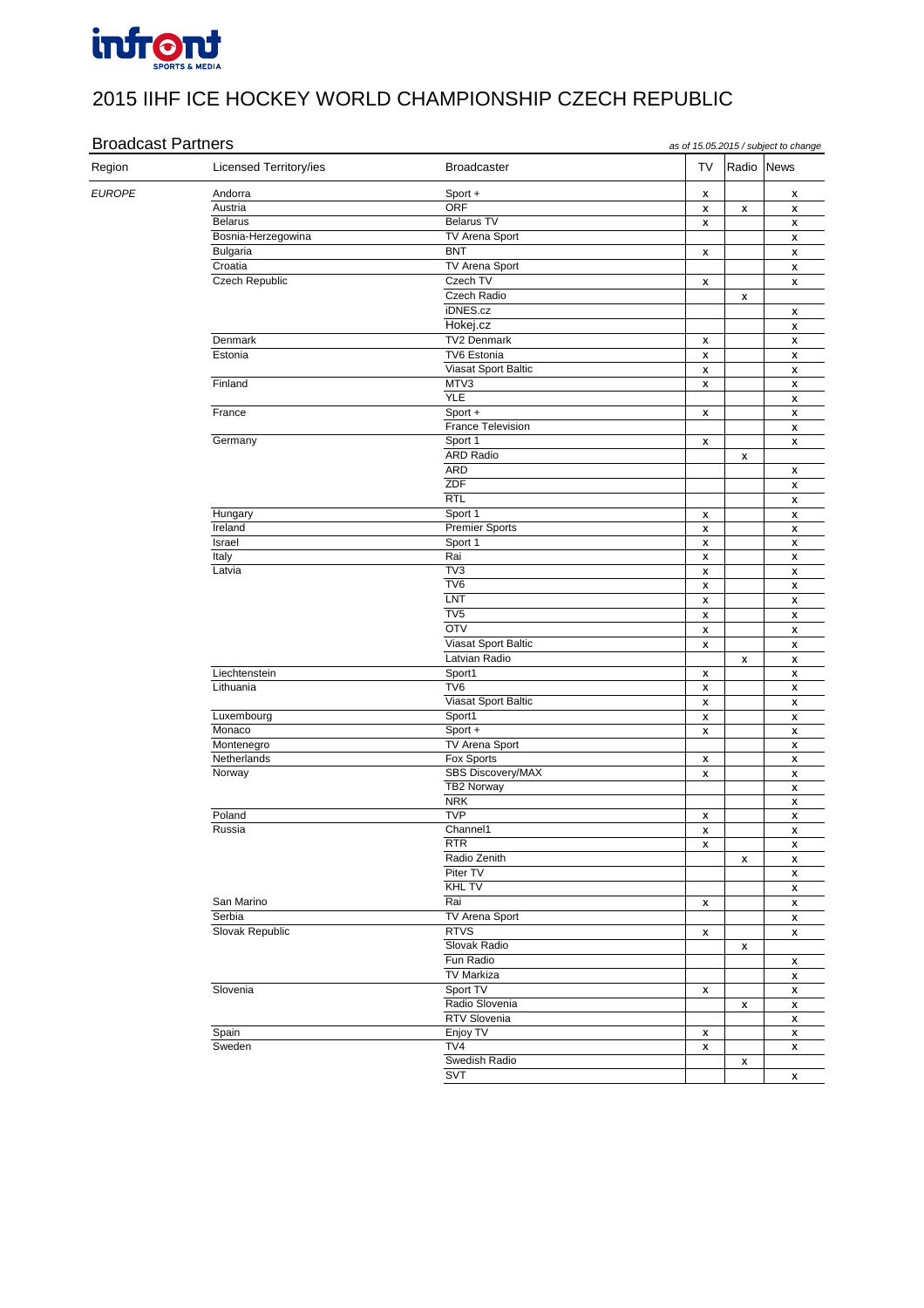

|                 | <b>Broadcast Partners</b>     |                                 |                                          | as of 15.05.2015 / subject to change |                              |  |
|-----------------|-------------------------------|---------------------------------|------------------------------------------|--------------------------------------|------------------------------|--|
| Region          | <b>Licensed Territory/ies</b> | <b>Broadcaster</b>              | <b>TV</b>                                | Radio News                           |                              |  |
|                 | Switzerland                   | SRG - SRF                       | $\pmb{\mathsf{X}}$                       |                                      | $\boldsymbol{\mathsf{x}}$    |  |
|                 |                               | SRG - RTS                       | $\boldsymbol{\mathsf{x}}$                |                                      | $\boldsymbol{\mathsf{x}}$    |  |
|                 |                               | SRG - RSI                       | $\boldsymbol{\mathsf{x}}$                |                                      | $\boldsymbol{\mathsf{x}}$    |  |
|                 |                               | RRR - Radio Régionales Romandes |                                          | $\boldsymbol{\mathsf{x}}$            |                              |  |
|                 |                               | Tele Bärn                       |                                          |                                      | $\boldsymbol{\mathsf{x}}$    |  |
|                 |                               | <b>Tele Basel</b>               |                                          |                                      | $\boldsymbol{\mathsf{x}}$    |  |
|                 |                               | <b>Tele Bielingue</b>           |                                          |                                      | $\pmb{\chi}$                 |  |
|                 |                               | Tele Ostschweiz                 |                                          |                                      | $\boldsymbol{\mathsf{x}}$    |  |
|                 |                               | Tele Südostschweiz              |                                          |                                      | $\boldsymbol{\mathsf{x}}$    |  |
|                 |                               | <b>TV24</b>                     |                                          |                                      | X                            |  |
|                 |                               | Tele 1                          |                                          |                                      | X                            |  |
|                 |                               | Tele M1                         |                                          |                                      | $\pmb{\mathsf{X}}$           |  |
|                 |                               | Tele Top                        |                                          |                                      | $\pmb{\chi}$                 |  |
|                 |                               | Tele Züri                       |                                          |                                      | $\pmb{\chi}$                 |  |
|                 |                               | Canal 9                         |                                          |                                      | $\boldsymbol{\mathsf{x}}$    |  |
|                 |                               | Canal Alpha                     |                                          |                                      | $\boldsymbol{\mathsf{x}}$    |  |
|                 |                               | TV Léman Bleu                   |                                          |                                      | $\boldsymbol{\mathsf{x}}$    |  |
|                 |                               | La Télé                         |                                          |                                      | $\boldsymbol{\mathsf{x}}$    |  |
|                 |                               | Tele Ticino                     |                                          |                                      | $\boldsymbol{\mathsf{x}}$    |  |
|                 |                               | Tele Diessenhofen               |                                          |                                      | $\pmb{\chi}$                 |  |
|                 | Turkey                        | Sports TV                       | $\boldsymbol{\mathsf{x}}$                |                                      | $\boldsymbol{\mathsf{x}}$    |  |
|                 | <b>United Kingdom</b>         | <b>Premier Sports</b>           | $\pmb{\mathsf{X}}$                       |                                      | $\pmb{\chi}$                 |  |
|                 | Vatican City                  | Rai                             | X                                        |                                      | $\pmb{\chi}$                 |  |
| <b>AMERICAS</b> | Anguilla                      | DirecTV                         | $\boldsymbol{\mathsf{x}}$                |                                      | X                            |  |
|                 | Antigua and Barbuda           | DirecTV                         | X                                        |                                      | X                            |  |
|                 | Argentina                     | DirecTV                         | X                                        |                                      | X                            |  |
|                 | Aruba                         | DirecTV                         | $\pmb{\mathsf{x}}$                       |                                      | $\boldsymbol{\mathsf{X}}$    |  |
|                 | <b>Barbados</b>               | DirecTV                         | X                                        |                                      | $\pmb{\chi}$                 |  |
|                 | <b>Belize</b>                 | DirecTV                         | $\boldsymbol{\mathsf{x}}$                |                                      | $\boldsymbol{\mathsf{x}}$    |  |
|                 | Bolivia                       | DirecTV                         | $\boldsymbol{\mathsf{x}}$                |                                      | $\boldsymbol{\mathsf{x}}$    |  |
|                 | <b>Bonaire</b>                | DirecTV                         | X                                        |                                      | $\pmb{\mathsf{X}}$           |  |
|                 | <b>Brazil</b>                 | GloboSat                        | X                                        |                                      | $\pmb{\chi}$                 |  |
|                 | British Virgin Islands        | DirecTV                         | $\boldsymbol{\mathsf{x}}$                |                                      | $\boldsymbol{\mathsf{x}}$    |  |
|                 | Canada                        | <b>TSN</b>                      | $\pmb{\mathsf{X}}$                       | $\pmb{\mathsf{X}}$                   | X                            |  |
|                 |                               | <b>RDS</b>                      | $\pmb{\mathsf{X}}$                       |                                      | $\boldsymbol{\mathsf{x}}$    |  |
|                 |                               | <b>CTV</b>                      | $\pmb{\mathsf{X}}$                       |                                      | $\pmb{\chi}$                 |  |
|                 | Cayman Islands                | DirecTV                         | $\boldsymbol{\mathsf{x}}$                |                                      | $\pmb{\chi}$                 |  |
|                 | Chile                         | DirecTV                         | $\pmb{\mathsf{X}}$                       |                                      | $\pmb{\mathsf{X}}$           |  |
|                 | Colombia                      | DirecTV                         | $\pmb{\mathsf{X}}$                       |                                      | $\pmb{\chi}$                 |  |
|                 | Costa Rica                    | <b>SKY Mexico</b>               | $\pmb{\mathsf{X}}$                       |                                      | $\boldsymbol{\mathsf{x}}$    |  |
|                 | Curacao                       | DirecTV                         | $\pmb{\mathsf{X}}$                       |                                      | $\pmb{\chi}$                 |  |
|                 | Dominica                      | DirecTV                         | $\pmb{\mathsf{x}}$                       |                                      | $\pmb{\chi}$                 |  |
|                 | Curacao                       | DirecTV                         | $\pmb{\mathsf{X}}$                       |                                      | $\mathsf{x}$                 |  |
|                 | Dominican Republic            | <b>SKY Mexico</b>               | $\pmb{\mathsf{x}}$                       |                                      | $\boldsymbol{\mathsf{x}}$    |  |
|                 | Ecuador                       | DirecTV                         |                                          |                                      |                              |  |
|                 | El Salvador                   | <b>SKY Mexico</b>               | $\pmb{\mathsf{X}}$                       |                                      | $\pmb{\chi}$                 |  |
|                 |                               |                                 | $\boldsymbol{\mathsf{x}}$                |                                      | $\boldsymbol{\mathsf{x}}$    |  |
|                 | French Guiana                 | DirecTV                         | $\pmb{\mathsf{X}}$                       |                                      | $\boldsymbol{\mathsf{x}}$    |  |
|                 | Grenada                       | DirecTV                         | $\pmb{\mathsf{X}}$                       |                                      | $\pmb{\chi}$                 |  |
|                 | Guadeloupe                    | Sport +                         | $\pmb{\mathsf{x}}$                       |                                      | $\pmb{\chi}$                 |  |
|                 | Guatemala                     | <b>SKY Mexico</b><br>DirecTV    | $\pmb{\mathsf{x}}$                       |                                      | $\pmb{\chi}$                 |  |
|                 | Guyana<br>Haiti               | DirecTV                         | $\pmb{\mathsf{X}}$                       |                                      | $\pmb{\chi}$                 |  |
|                 | Honduras                      | <b>SKY Mexico</b>               | $\pmb{\mathsf{X}}$                       |                                      | $\pmb{\chi}$                 |  |
|                 | Jamaica                       | DirecTV                         | $\pmb{\mathsf{X}}$                       |                                      | $\pmb{\chi}$                 |  |
|                 | La Désirade                   |                                 | $\pmb{\mathsf{X}}$                       |                                      | $\pmb{\chi}$                 |  |
|                 | La Sainte                     | Sport +<br>Sport +              | $\pmb{\mathsf{X}}$                       |                                      | $\pmb{\chi}$                 |  |
|                 | Marie-Galante                 |                                 | $\pmb{\mathsf{X}}$                       |                                      | $\pmb{\chi}$                 |  |
|                 | Martinique                    | Sport +<br>Sport +              | $\pmb{\mathsf{X}}$                       |                                      | $\pmb{\chi}$                 |  |
|                 | Mexico                        | <b>SKY Mexico</b>               | $\pmb{\mathsf{x}}$                       |                                      | $\pmb{\chi}$                 |  |
|                 | Montserrat                    | <b>DirecTV</b>                  | $\pmb{\mathsf{X}}$                       |                                      | $\pmb{\chi}$                 |  |
|                 | Nicaragua                     | <b>SKY Mexico</b>               | $\pmb{\mathsf{X}}$                       |                                      | $\pmb{\chi}$                 |  |
|                 | Panama                        | <b>SKY Mexico</b>               | $\pmb{\mathsf{X}}$<br>$\pmb{\mathsf{X}}$ |                                      | $\pmb{\chi}$<br>$\pmb{\chi}$ |  |
|                 | Paraguay                      | <b>DirecTV</b>                  | $\pmb{\mathsf{x}}$                       |                                      | $\pmb{\chi}$                 |  |
|                 | Peru                          | DirecTV                         | $\pmb{\mathsf{X}}$                       |                                      | $\pmb{\chi}$                 |  |
|                 | Puerto Rico                   | <b>NBC Sports Network</b>       | $\pmb{\mathsf{x}}$                       |                                      | $\pmb{\chi}$                 |  |
|                 | Saba                          | DirecTV                         | $\boldsymbol{\mathsf{x}}$                |                                      | $\boldsymbol{\mathsf{x}}$    |  |
|                 | Saint Barthélemy              | Sport +                         | $\boldsymbol{\mathsf{x}}$                |                                      | $\boldsymbol{\mathsf{x}}$    |  |
|                 | Saint Eustatius               | DirecTV                         | X                                        |                                      | X                            |  |
|                 | Saint Kitts and Nevis         | DirecTV                         | $\boldsymbol{\mathsf{x}}$                |                                      | X                            |  |
|                 | Saint Lucia                   | DirecTV                         | $\pmb{\mathsf{x}}$                       |                                      | $\pmb{\mathsf{X}}$           |  |
|                 | Saint Martin                  | Sport +                         |                                          |                                      |                              |  |
|                 |                               |                                 | X                                        |                                      | $\pmb{\mathsf{X}}$           |  |
|                 | Saint Pierre et Miquelon      | Sport +                         | $\pmb{\mathsf{x}}$                       |                                      | $\pmb{\mathsf{X}}$           |  |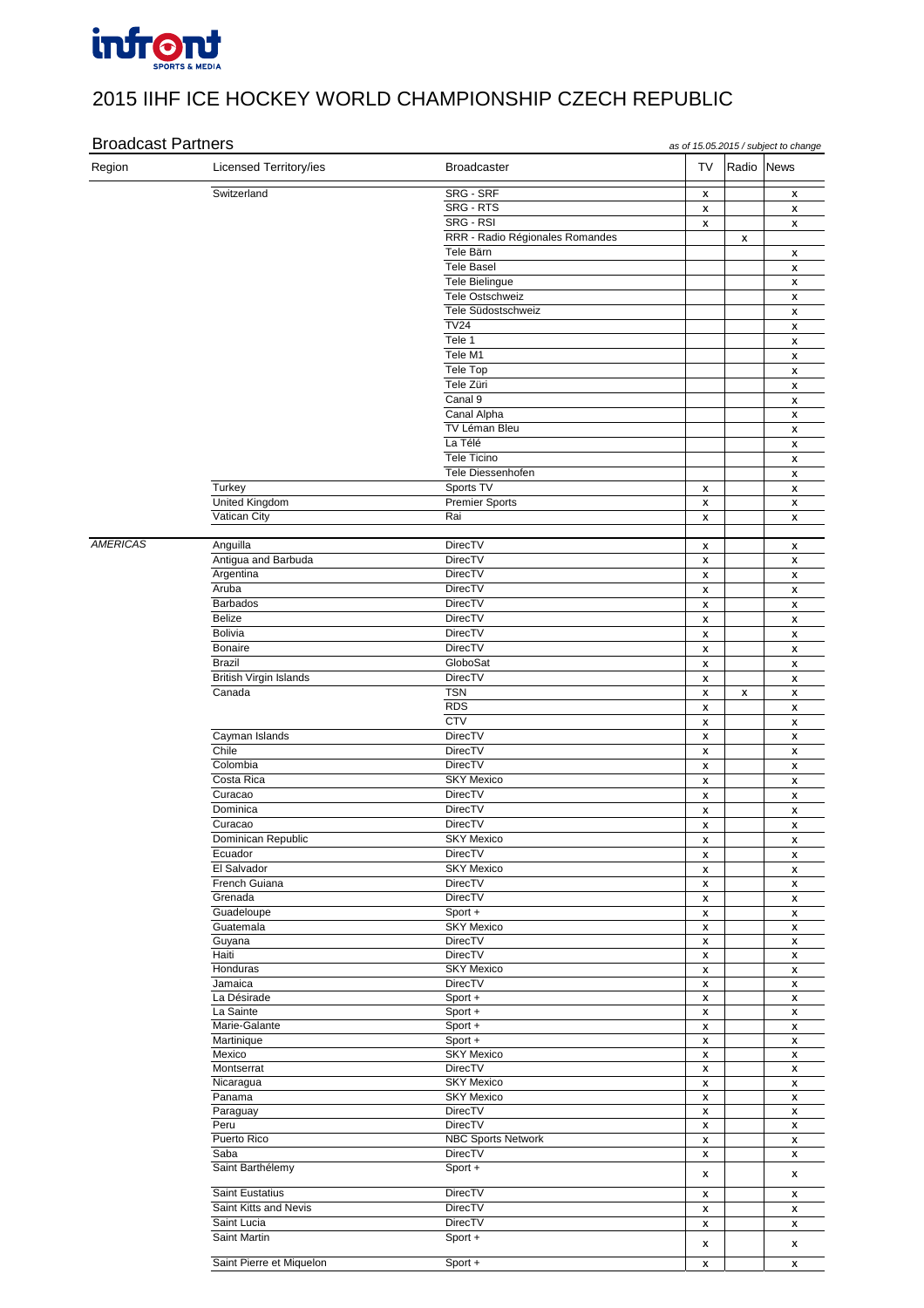

| <b>Broadcast Partners</b><br>as of 15.05.2015 / subject to change |                                     |                           |                                          |            |                                          |
|-------------------------------------------------------------------|-------------------------------------|---------------------------|------------------------------------------|------------|------------------------------------------|
| Region                                                            | <b>Licensed Territory/ies</b>       | <b>Broadcaster</b>        | TV                                       | Radio News |                                          |
|                                                                   | Saint Vincent and the Grenadines    | DirecTV                   | X                                        |            | x                                        |
|                                                                   | Suriname                            | DirecTV                   | $\pmb{\mathsf{x}}$                       |            | X                                        |
|                                                                   | Trinidad and Tobago                 | DirecTV                   | $\pmb{\mathsf{x}}$                       |            | X                                        |
|                                                                   | <b>Turks and Caicos</b>             | DirecTV                   | $\pmb{\mathsf{x}}$                       |            | $\pmb{\mathsf{X}}$                       |
|                                                                   | Uruguay                             | DirecTV                   | $\pmb{\mathsf{x}}$                       |            | $\pmb{\mathsf{X}}$                       |
|                                                                   | <b>USA</b>                          | <b>NBC Sports Network</b> | $\pmb{\mathsf{x}}$                       |            | X                                        |
|                                                                   | <b>US Military Bases</b>            | <b>NBC Sports Network</b> | X                                        |            | X                                        |
|                                                                   | US Virgin Islands                   | <b>NBC Sports Network</b> | $\pmb{\mathsf{x}}$                       |            | X                                        |
|                                                                   | Venezuela                           | DirecTV                   | X                                        |            | $\pmb{\mathsf{X}}$                       |
| <b>AFRICA</b>                                                     | Algeria                             | Sport +                   | X                                        |            | x                                        |
|                                                                   | Angola                              | $Sport +$                 | $\pmb{\mathsf{x}}$                       |            | $\mathsf{x}$                             |
|                                                                   | Benin                               | Sport +                   | $\pmb{\mathsf{x}}$                       |            | $\pmb{\mathsf{X}}$                       |
|                                                                   | Botswana                            | Sport +                   | $\pmb{\mathsf{x}}$                       |            | $\pmb{\mathsf{X}}$                       |
|                                                                   | <b>Burkina Faso</b>                 | Sport +                   | $\pmb{\mathsf{x}}$                       |            | $\pmb{\mathsf{X}}$                       |
|                                                                   | Burundi                             | Sport +                   | $\pmb{\mathsf{x}}$                       |            | $\mathsf{x}$                             |
|                                                                   | Cameroon                            | Sport +                   | $\pmb{\mathsf{x}}$                       |            | $\mathsf{x}$                             |
|                                                                   | Cap Verde                           | Sport +                   | $\pmb{\mathsf{x}}$                       |            | X                                        |
|                                                                   | Central African Republic            | Sport +                   | $\pmb{\mathsf{x}}$                       |            | X                                        |
|                                                                   | Chad                                | Sport +                   | $\pmb{\mathsf{x}}$                       |            | X                                        |
|                                                                   | Congo                               | Sport +                   | $\pmb{\mathsf{x}}$                       |            | X                                        |
|                                                                   | Dijbouti                            | Sport +                   | $\pmb{\mathsf{x}}$                       |            | X                                        |
|                                                                   | Eritrea                             | Sport +                   | $\boldsymbol{\mathsf{x}}$                |            | $\mathsf{x}$                             |
|                                                                   | Ethiopia                            | Sport $+$                 | X                                        |            | X                                        |
|                                                                   | French Southern and Antarctic Lands | Sport +                   |                                          |            |                                          |
|                                                                   | Gabon                               | Sport +                   | X<br>$\pmb{\mathsf{x}}$                  |            | X<br>$\pmb{\mathsf{X}}$                  |
|                                                                   | Gambia                              | Sport +                   | $\pmb{\mathsf{x}}$                       |            | $\pmb{\mathsf{X}}$                       |
|                                                                   | Ghana                               | Sport +                   | $\pmb{\mathsf{x}}$                       |            | $\pmb{\mathsf{X}}$                       |
|                                                                   | Guinea                              | Sport +                   | $\pmb{\mathsf{x}}$                       |            | X                                        |
|                                                                   | Guinea Bissau                       | Sport +                   | $\pmb{\mathsf{x}}$                       |            | X                                        |
|                                                                   | <b>Iles Eparses</b>                 | Sport +                   | $\pmb{\mathsf{x}}$                       |            | X                                        |
|                                                                   | Ivory Coast                         | Sport +                   | $\pmb{\mathsf{x}}$                       |            | $\pmb{\mathsf{x}}$                       |
|                                                                   | Juan de Nova                        | Sport +                   | X                                        |            | X                                        |
|                                                                   | Kenya                               | Sport +                   | $\pmb{\mathsf{x}}$                       |            | $\pmb{\mathsf{X}}$                       |
|                                                                   | Liberia                             | Sport +                   | $\pmb{\mathsf{x}}$                       |            | $\pmb{\mathsf{X}}$                       |
|                                                                   | Madagascar                          | Sport +                   | $\pmb{\mathsf{x}}$                       |            | $\pmb{\mathsf{X}}$                       |
|                                                                   | Malawi                              | Sport +                   | $\pmb{\mathsf{x}}$                       |            | $\pmb{\mathsf{X}}$                       |
|                                                                   | Mali                                | Sport +                   | $\pmb{\mathsf{x}}$                       |            | $\pmb{\mathsf{X}}$                       |
|                                                                   | Mauritania                          | Sport +                   | $\pmb{\mathsf{x}}$                       |            | $\pmb{\mathsf{X}}$                       |
|                                                                   | <b>Mauritius</b>                    | Sport +                   | $\pmb{\mathsf{x}}$                       |            | $\pmb{\mathsf{X}}$                       |
|                                                                   | Mayotte                             | Sport +                   | $\pmb{\mathsf{x}}$                       |            | $\pmb{\mathsf{X}}$                       |
|                                                                   | Morocco                             | Sport +                   | X                                        |            | $\pmb{\mathsf{X}}$                       |
|                                                                   | Mozambique                          | Sport +                   | $\pmb{\mathsf{x}}$                       |            | $\pmb{\mathsf{x}}$                       |
|                                                                   | Namibia<br>Niger                    | Sport +<br>Sport +        | $\pmb{\mathsf{x}}$                       |            | $\pmb{\mathsf{x}}$<br>$\pmb{\mathsf{x}}$ |
|                                                                   | Nigeria                             | Sport +                   | $\pmb{\mathsf{x}}$<br>$\pmb{\mathsf{x}}$ |            | $\pmb{\mathsf{x}}$                       |
|                                                                   | Reunion                             | Sport +                   | $\pmb{\mathsf{x}}$                       |            | $\pmb{\mathsf{X}}$                       |
|                                                                   | Rwanda                              | Sport +                   | $\pmb{\mathsf{x}}$                       |            | $\pmb{\mathsf{X}}$                       |
|                                                                   | Sao Tomé                            | Sport +                   | $\pmb{\mathsf{x}}$                       |            | $\pmb{\mathsf{x}}$                       |
|                                                                   | Senegal                             | Sport +                   | $\pmb{\mathsf{x}}$                       |            | $\pmb{\mathsf{x}}$                       |
|                                                                   | Sierra Leone                        | Sport +                   | $\pmb{\mathsf{x}}$                       |            | $\pmb{\mathsf{x}}$                       |
|                                                                   | Somalia                             | Sport +                   | $\pmb{\mathsf{x}}$                       |            | $\pmb{\mathsf{X}}$                       |
|                                                                   | Sudan                               | Sport +                   | $\pmb{\mathsf{x}}$                       |            | $\pmb{\mathsf{X}}$                       |
|                                                                   | Swaziland                           | Sport +                   | $\pmb{\mathsf{x}}$                       |            | $\pmb{\mathsf{X}}$                       |
|                                                                   | Tanzania                            | Sport +                   | $\pmb{\mathsf{x}}$                       |            | $\pmb{\mathsf{X}}$                       |
|                                                                   | Togo                                | Sport +                   | $\pmb{\mathsf{x}}$                       |            | $\pmb{\mathsf{X}}$                       |
|                                                                   | Tunisia                             | Sport +                   | $\pmb{\mathsf{x}}$                       |            | $\pmb{\mathsf{X}}$                       |
|                                                                   | Uganda                              | Sport +                   | $\pmb{\mathsf{x}}$                       |            | $\pmb{\mathsf{X}}$                       |
|                                                                   | Zambia                              | Sport +                   | $\pmb{\mathsf{x}}$                       |            | $\pmb{\mathsf{X}}$                       |
|                                                                   | Zanzibar                            | Sport +                   | $\pmb{\mathsf{x}}$                       |            | $\pmb{\mathsf{X}}$                       |
|                                                                   | Zimbabwe                            | Sport +                   | $\pmb{\mathsf{x}}$                       |            | $\mathsf{x}$                             |
| <b>ASIA</b>                                                       | American Samoa                      | <b>NBC Sports Network</b> |                                          |            |                                          |
|                                                                   | <b>Brunei</b>                       | Astro                     | X                                        |            | X                                        |
|                                                                   | China                               | <b>CCTV</b>               | $\pmb{\mathsf{x}}$                       |            | $\pmb{\mathsf{X}}$<br>$\pmb{\mathsf{x}}$ |
|                                                                   | Guam                                | <b>NBC Sports Network</b> | $\pmb{\mathsf{x}}$                       |            |                                          |
|                                                                   | Indonesia                           | TransVision               | $\pmb{\mathsf{x}}$<br>$\pmb{\mathsf{x}}$ |            | $\pmb{\mathsf{X}}$<br>$\pmb{\mathsf{x}}$ |
|                                                                   | Kazakhstan                          | Kazakhstan TV             | $\pmb{\mathsf{x}}$                       |            | $\pmb{\mathsf{X}}$                       |
|                                                                   | Korea Rep.                          | <b>SBS ESPN</b>           | $\pmb{\mathsf{x}}$                       |            | $\pmb{\mathsf{X}}$                       |
|                                                                   | Malaysia                            | Astro                     | $\pmb{\mathsf{x}}$                       |            | X                                        |
|                                                                   | Myanmar                             | SkyNet                    | $\pmb{\mathsf{X}}$                       |            | $\pmb{\mathsf{x}}$                       |
|                                                                   | Hong Kong                           | i-Cable                   | $\pmb{\mathsf{x}}$                       |            | $\pmb{\mathsf{x}}$                       |
|                                                                   | Taiwan                              | Sportcast                 | $\pmb{\mathsf{x}}$                       |            | $\pmb{\mathsf{x}}$                       |
|                                                                   | Thailand                            | TrueVision                | $\pmb{\mathsf{x}}$                       |            | $\pmb{\mathsf{x}}$                       |
|                                                                   |                                     |                           |                                          |            |                                          |